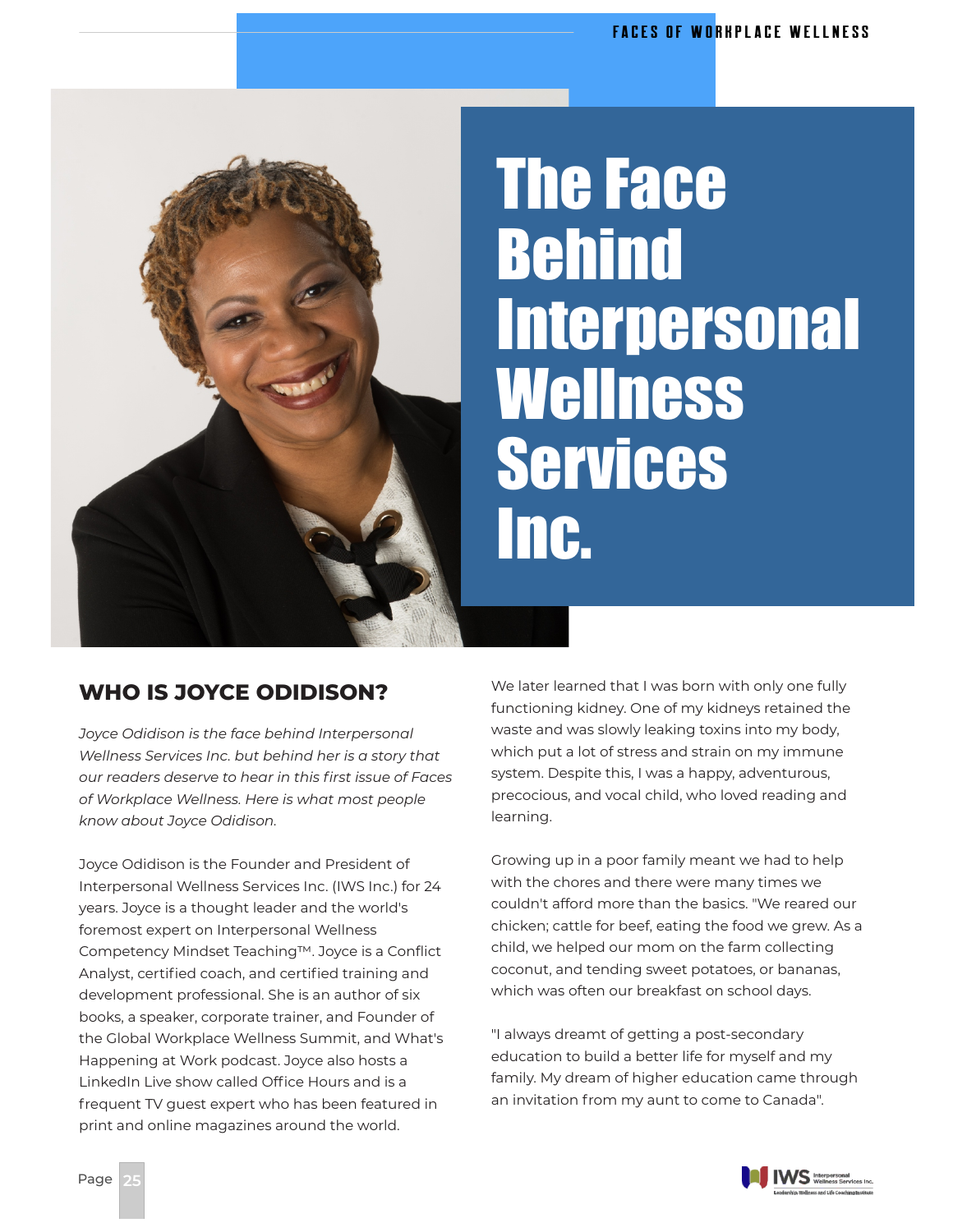At age 19, I immigrated to Canada with an intention to pursue a university education as there were no universities on the island at that time. I came to Canada with a little duffle bag, as that was all my parents could afford to help me acquire. I still remember my trip from the Winnipeg airport to my new home where I was to live with my aunt. The terrain looked extremely flat compared to the hilly mountainous landscape of Dominica, where you were always either going up or down a hill.

After some time, and mounds of paperwork and immigration procedures, I was finally able to start university. I had already undergone a left nephrectomy to remove the toxic kidney at age 21. By age 27 I had already undergone 6 surgeries. The battle of inflammation and digestive issues from years of undiagnosed allergies had done some damage to my gut but one thing stayed constant, I remained a firm believer in learning and development.

I was excited to pursue my education. I enrolled at the University of Winnipeg, where I eventually met my husband Misan. Misan and I got married and I later graduated with a bachelor's degree in Sociology and Conflict Resolution.

I remember that we had a young family and I felt that I should have my own business. I surprised my husband one evening by announcing that I wanted to start my own business. Being a supportive partner, we discussed what I wanted to do and how I imagined I could go about it. At the time I was working in a job with no prospects for advancement. My boss had already told me that I would need to move on to advance my career. With the memories of my grandmother who was a consummate entrepreneur, I began the journey of figuring it out.

I was able to convince some organizations to offer me volunteer opportunities and later paid work, but I really found my niche in divorce mediation until it became too disappointing to see the hurt and frustrations couples caused each other. The work in this area led to my first book: *The Pre-mediation Model* still being sold today. This made me thirsty to

do more and I switched my focus to corporate training development and conflict management.

In 2003, I graduated with Master's degree in Conflict Analysis and Management. This gave me the foundation to build my career as a Conflict Analyst helping organizations navigate systemic and interpersonal conflicts to create resilient relational well-being workplaces. It was through this work that I started looking at the intersection between interpersonal relations and well-being.

My work has been very fulfilling, engaging, and surprising. In 2010 when I rebranded my consulting practice to Interpersonal Wellness Services Inc., most of my clients stopped calling me. When I reached out, they asked, "what is this wellness thing, we don't understand". It presented many opportunities to share about the intersection between interpersonal interactions and psychological safety and well-being at work.

I use my signature model the WIS® Method to teach wellness competency teaching and training in organizations. I love interacting with leaders and their employees. I love being able to let leaders know how employees are experiencing their decisions and how they can modify a message to reduce conflict and challenges, especially in periods of change and transition.

At IWS, we run Coach Velocity School of Coaching for leaders and professionals seeking transformational coach training or certification. We also run the Global Workplace Wellness Summit to share the comprehensive and inclusive wellness competency teaching; and we run the DEIW certificate that explores the interpersonal relational well-being aspect of Diversity, Equity, and Inclusion.

I am currently publishing my 6<sup>th</sup> book "WIS Method: *The Wellness Competency Mindset Coaching Framework*" and the launch of *Faces of Workplace Wellness magazine*. Each year, we work to expand the reach of the Global Workplace Wellness Summit.